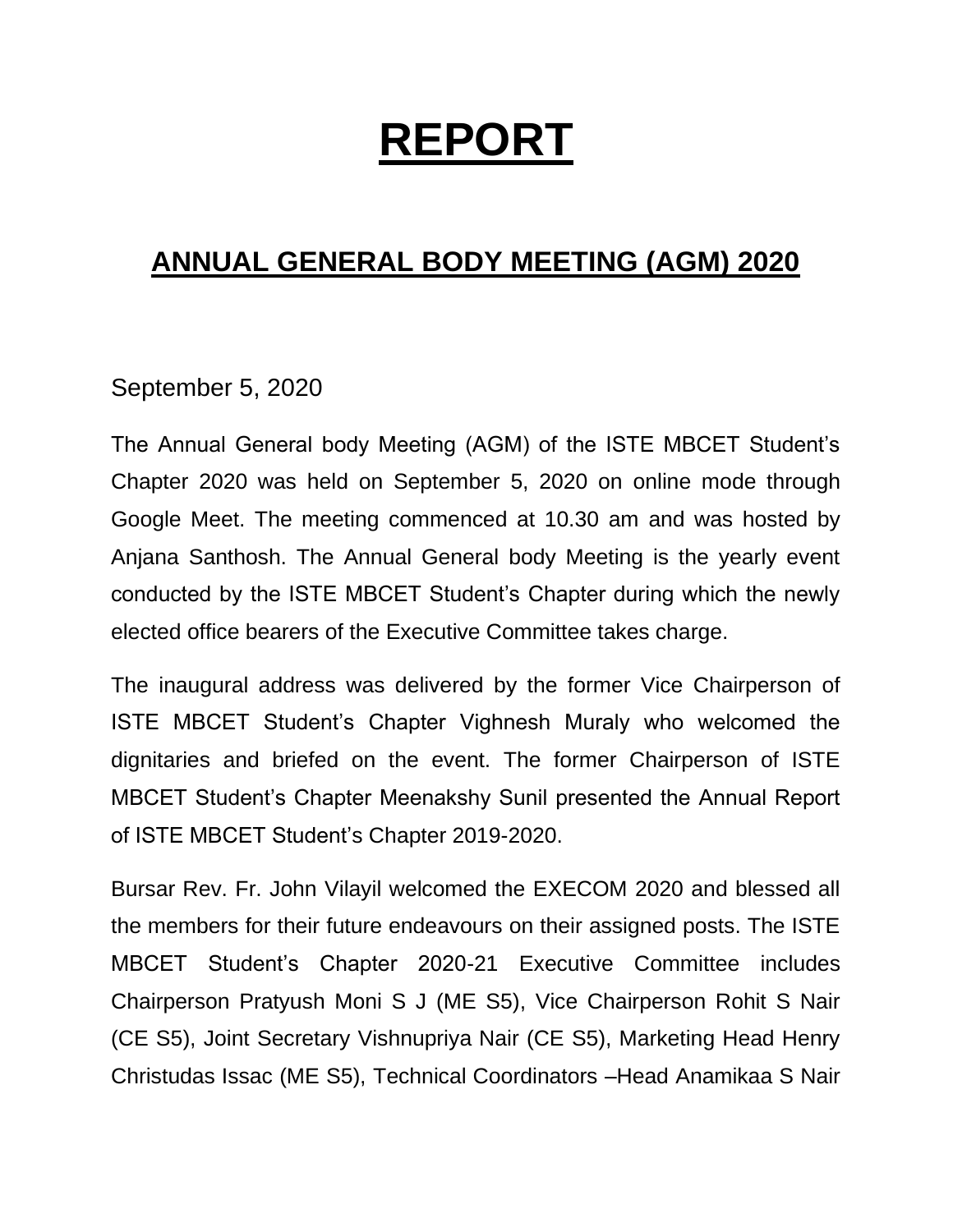(EC S3), Sub coordinators Sanna Pramod (CS S3) and Aswen A.M. (EC S3), Branch representatives Anjana S (EE S3), Rahul Prasad (ME S5), Akil Dhanesh (CS S3), Parvathy S A (CE S3) and Annie Sijo (EC S5), Design Team - Govind B Chandran [Web] (CS S5) and Kailas Nath N I [Graphics] (ME S5), Documentation Team – Head Shivani Sivaram (CE S3), Sub coordinators Alenso Rooby (EC S3) and C Harikrishna Sharma (EC S5) and Publicity Head Akshay Manoj (ME S5).

The official website of ISTE MBCET Student's Chapter was also launched at the meeting by Vice Principal Prof. S Viswanatha Rao. The EXECOM 2020 made a video dedicated to the faculty of MBCET commemorating Teacher's Day. Rohit S Nair (CE S5), newly elected Vice Chairperson of ISTE MBCET Student's Chapter launched the video during the meeting. Dr. Nidhi M B, Member of ISTE National Executive Council (NEC) and Student Advisor of ISTE MBCET Student's Chapter, extended the felicitations of the ISTE MBCET Student's Chapter. The meeting was concluded by the newly elected Chairperson of ISTE MBCET Pratyush Moni S J (ME S5) delivering the Vote of Thanks.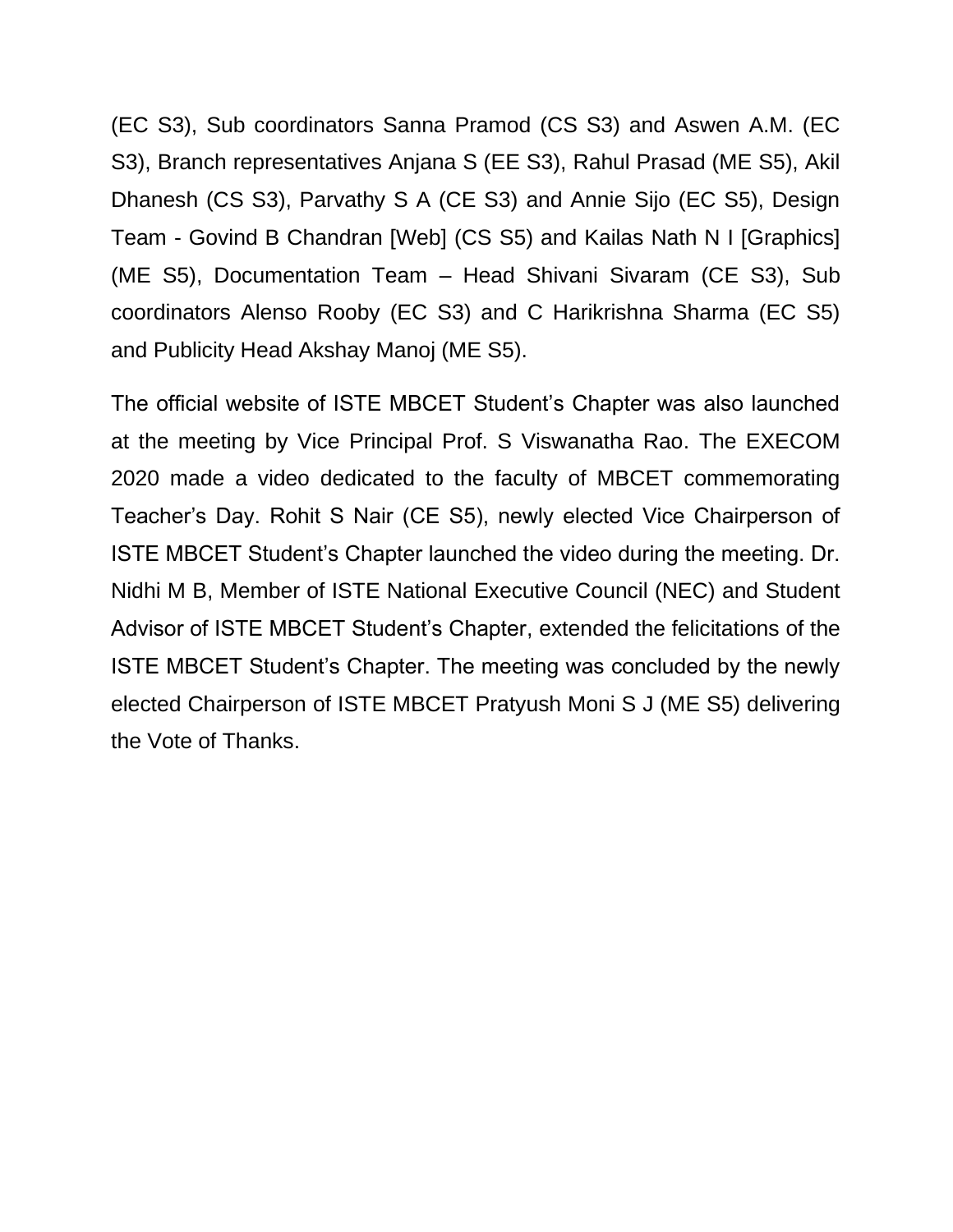## **SNAPSHOTS**



*A screenshot from the Annual General body Meeting (AGM) welcoming the EXECOM 2020*



*A screenshot of the video made by the EXECOM 2020 dedicted to the faculty of MBCET being presented at the AGM*